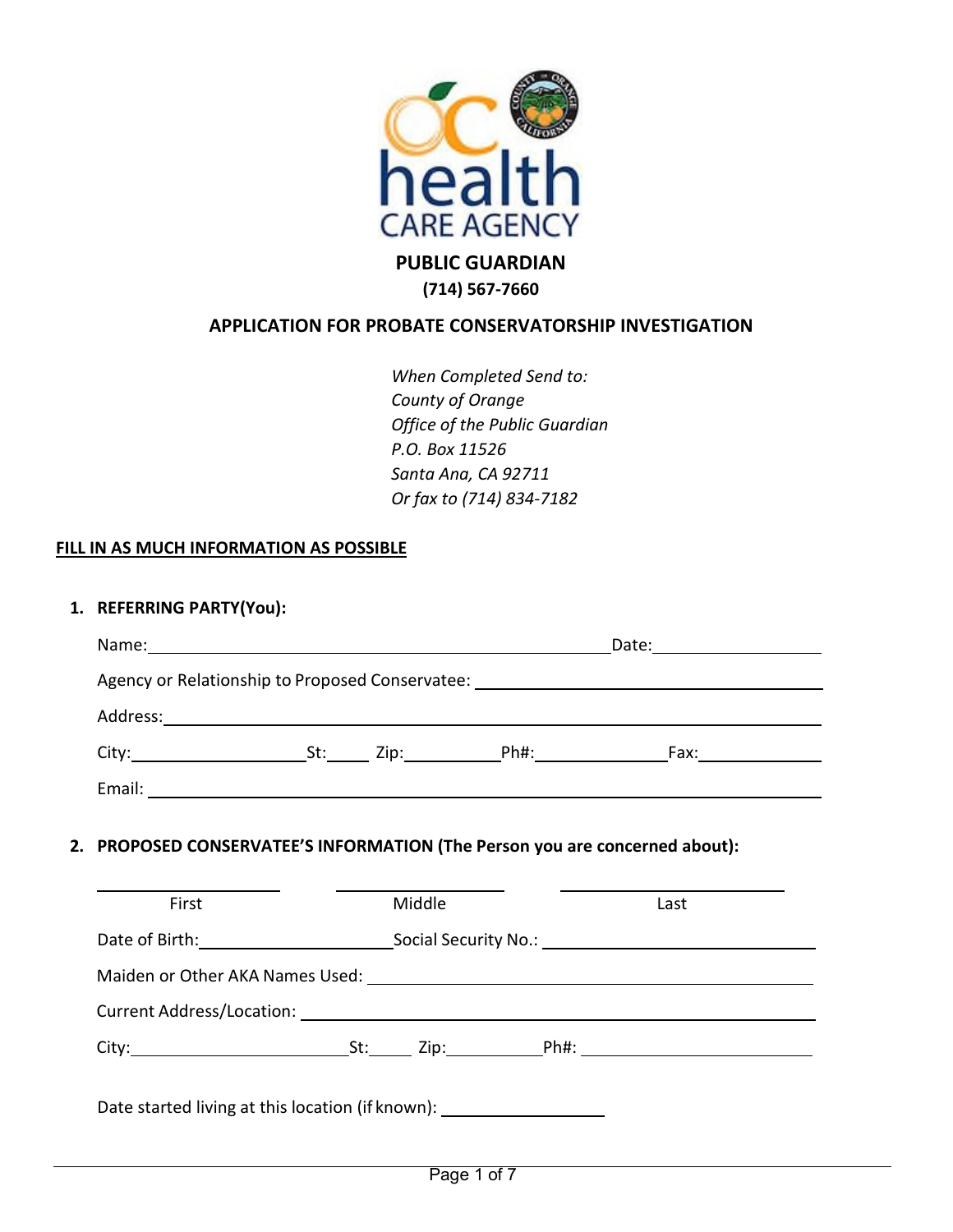# **PROPOSED CONSERVATEE'S INFORMATION CONTINUED**: **Prior Address (or if residence is different from current location):**

| Citizenship: □U.S.                                                                                                                                                                                                                                                                                                                                                                                                  |      |              |  |                                                                                                                                    |
|---------------------------------------------------------------------------------------------------------------------------------------------------------------------------------------------------------------------------------------------------------------------------------------------------------------------------------------------------------------------------------------------------------------------|------|--------------|--|------------------------------------------------------------------------------------------------------------------------------------|
|                                                                                                                                                                                                                                                                                                                                                                                                                     |      |              |  |                                                                                                                                    |
|                                                                                                                                                                                                                                                                                                                                                                                                                     |      |              |  |                                                                                                                                    |
| $\Box$ Other                                                                                                                                                                                                                                                                                                                                                                                                        |      |              |  |                                                                                                                                    |
|                                                                                                                                                                                                                                                                                                                                                                                                                     |      |              |  |                                                                                                                                    |
| Marital Status: □Single □Married □Divorced □Widowed □Separated                                                                                                                                                                                                                                                                                                                                                      |      |              |  |                                                                                                                                    |
| Sex: $\Box$ Male $\Box$ Female                                                                                                                                                                                                                                                                                                                                                                                      |      |              |  |                                                                                                                                    |
| <b>Physical Description:</b>                                                                                                                                                                                                                                                                                                                                                                                        |      |              |  |                                                                                                                                    |
|                                                                                                                                                                                                                                                                                                                                                                                                                     |      |              |  | Ht: ___________ Wt: ___________ Hair: ______________ Eyes: ___________ Complexion: ____________                                    |
| Are there any safety concerns for an Investigator or Social Worker, such as assaultive behavior or<br>firearms/weapons in the home? $\Box$ Yes $\Box$ No Describe: ________________________                                                                                                                                                                                                                         |      |              |  |                                                                                                                                    |
| 3. RELATIVES, FRIENDS, ATTORNEY, PHYSICIAN, LANDLORD, SIGNIFICANT OTHERS:<br>Relationship<br>2. $\frac{1}{2}$ $\frac{1}{2}$ $\frac{1}{2}$ $\frac{1}{2}$ $\frac{1}{2}$ $\frac{1}{2}$ $\frac{1}{2}$ $\frac{1}{2}$ $\frac{1}{2}$ $\frac{1}{2}$ $\frac{1}{2}$ $\frac{1}{2}$ $\frac{1}{2}$ $\frac{1}{2}$ $\frac{1}{2}$ $\frac{1}{2}$ $\frac{1}{2}$ $\frac{1}{2}$ $\frac{1}{2}$ $\frac{1}{2}$ $\frac{1}{2}$ $\frac{1}{2}$ | Name | Address      |  | <u> 1989 - Johann Stoff, deutscher Stoff, der Stoff, der Stoff, der Stoff, der Stoff, der Stoff, der Stoff, der S</u><br>Phone No. |
| $3.$ $\overline{\phantom{a}}$                                                                                                                                                                                                                                                                                                                                                                                       |      |              |  |                                                                                                                                    |
| 4.                                                                                                                                                                                                                                                                                                                                                                                                                  |      |              |  |                                                                                                                                    |
|                                                                                                                                                                                                                                                                                                                                                                                                                     |      |              |  |                                                                                                                                    |
| Was Adult Protective Services (APS) Contacted? $\Box$ Yes $\Box$ No                                                                                                                                                                                                                                                                                                                                                 |      |              |  |                                                                                                                                    |
| Was Law Enforcement Contacted? □ Yes                                                                                                                                                                                                                                                                                                                                                                                |      | $\square$ No |  |                                                                                                                                    |
|                                                                                                                                                                                                                                                                                                                                                                                                                     |      |              |  | Agency Name: 1990 Case No.: 2008 Case No.: 2008 Case No.: 2008 2014 2014 2020 2030 2040 2050 2050 2060 207 20                      |
|                                                                                                                                                                                                                                                                                                                                                                                                                     |      |              |  |                                                                                                                                    |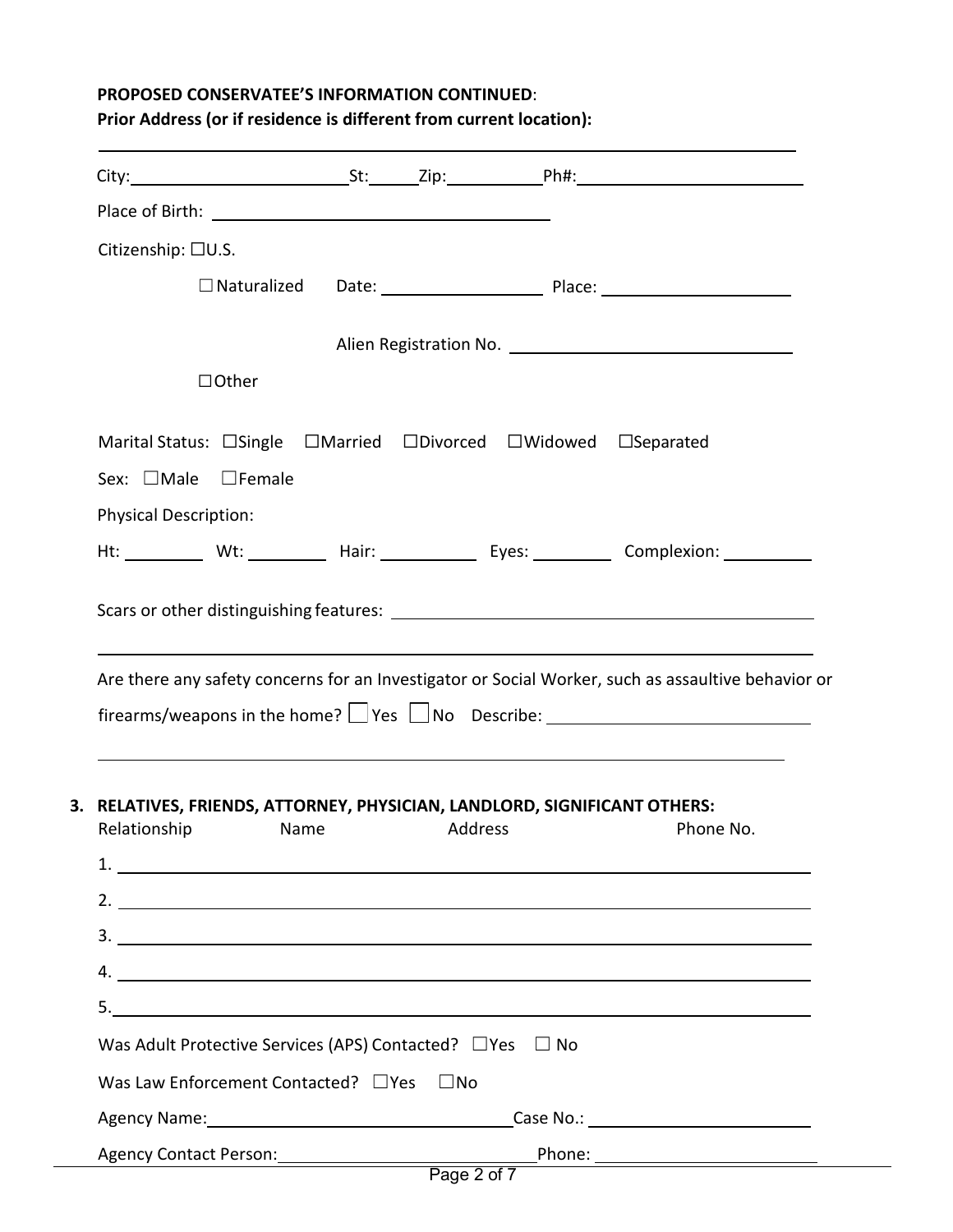| <b>Power of Attorney:</b> □Yes<br>$\square$ No                                                                                                                                                                                 |                                                                                                                                                                                                                                |  |  |
|--------------------------------------------------------------------------------------------------------------------------------------------------------------------------------------------------------------------------------|--------------------------------------------------------------------------------------------------------------------------------------------------------------------------------------------------------------------------------|--|--|
| If YES, what type (check all that apply): $\Box$ Healthcare<br>$\Box$ Financial Management                                                                                                                                     |                                                                                                                                                                                                                                |  |  |
| Durable Power of Attorney/ Advance Directive: □ Yes □ No                                                                                                                                                                       |                                                                                                                                                                                                                                |  |  |
| Has Power of Attorney been recorded?: $\Box$ Yes $\Box$ No                                                                                                                                                                     |                                                                                                                                                                                                                                |  |  |
|                                                                                                                                                                                                                                |                                                                                                                                                                                                                                |  |  |
| Power of Attorney/Agent held by:                                                                                                                                                                                               |                                                                                                                                                                                                                                |  |  |
|                                                                                                                                                                                                                                | Date: the contract of the contract of the contract of the contract of the contract of the contract of the contract of the contract of the contract of the contract of the contract of the contract of the contract of the cont |  |  |
|                                                                                                                                                                                                                                |                                                                                                                                                                                                                                |  |  |
|                                                                                                                                                                                                                                |                                                                                                                                                                                                                                |  |  |
| TRUST containing property of proposed conservatee?: □ Yes □ No If                                                                                                                                                              |                                                                                                                                                                                                                                |  |  |
| YES, name of trustee: The contract of the contract of the contract of the contract of the contract of the contract of the contract of the contract of the contract of the contract of the contract of the contract of the cont |                                                                                                                                                                                                                                |  |  |
|                                                                                                                                                                                                                                |                                                                                                                                                                                                                                |  |  |
| 4. ESTATE AND BENEFITS INFORMATION (IF AVAILABLE, PLEASE ATTACH COPIES OF DOCUMENTS):<br>Income (List all sources of income)                                                                                                   |                                                                                                                                                                                                                                |  |  |
| □ Social Security – Social Security No. <u>___________________________</u>                                                                                                                                                     | $\frac{1}{2}$                                                                                                                                                                                                                  |  |  |
| $\square$ SSI – Social Security No.<br><u> 1989 - Johann Barbara, martin a</u>                                                                                                                                                 | <u> a serie de la provincia de la provincia de la provincia de la provincia de la provincia de la provincia de la </u><br>\$                                                                                                   |  |  |
| $\Box$ Veterans Benefits - VA No.<br><u> 1989 - Johann Barn, mars an t-Amerikaansk kommunister (</u>                                                                                                                           | \$                                                                                                                                                                                                                             |  |  |
| $\Box$ Medi-Cal/Welfare – Medi-Cal No.                                                                                                                                                                                         | <u> a shekara ta 1999 a shekara t</u><br>\$                                                                                                                                                                                    |  |  |
| □ Other (Medi-Care, Pensions, Annuities, Trusts, etc.)                                                                                                                                                                         |                                                                                                                                                                                                                                |  |  |
|                                                                                                                                                                                                                                | \$<br><u>a sa salawang pang</u>                                                                                                                                                                                                |  |  |
|                                                                                                                                                                                                                                | \$<br><u> 1990 - Jan Barnett, polit</u> ik                                                                                                                                                                                     |  |  |
|                                                                                                                                                                                                                                |                                                                                                                                                                                                                                |  |  |

# **5. ESTATE INFORMATION** *(continued)***:**

Other Assets *(Bank Accounts, Securities, Real Estate, Personal Property, Automobile(s), Jewelry, etc.)*

| Item | Value |
|------|-------|
|      |       |
|      |       |
|      |       |
|      |       |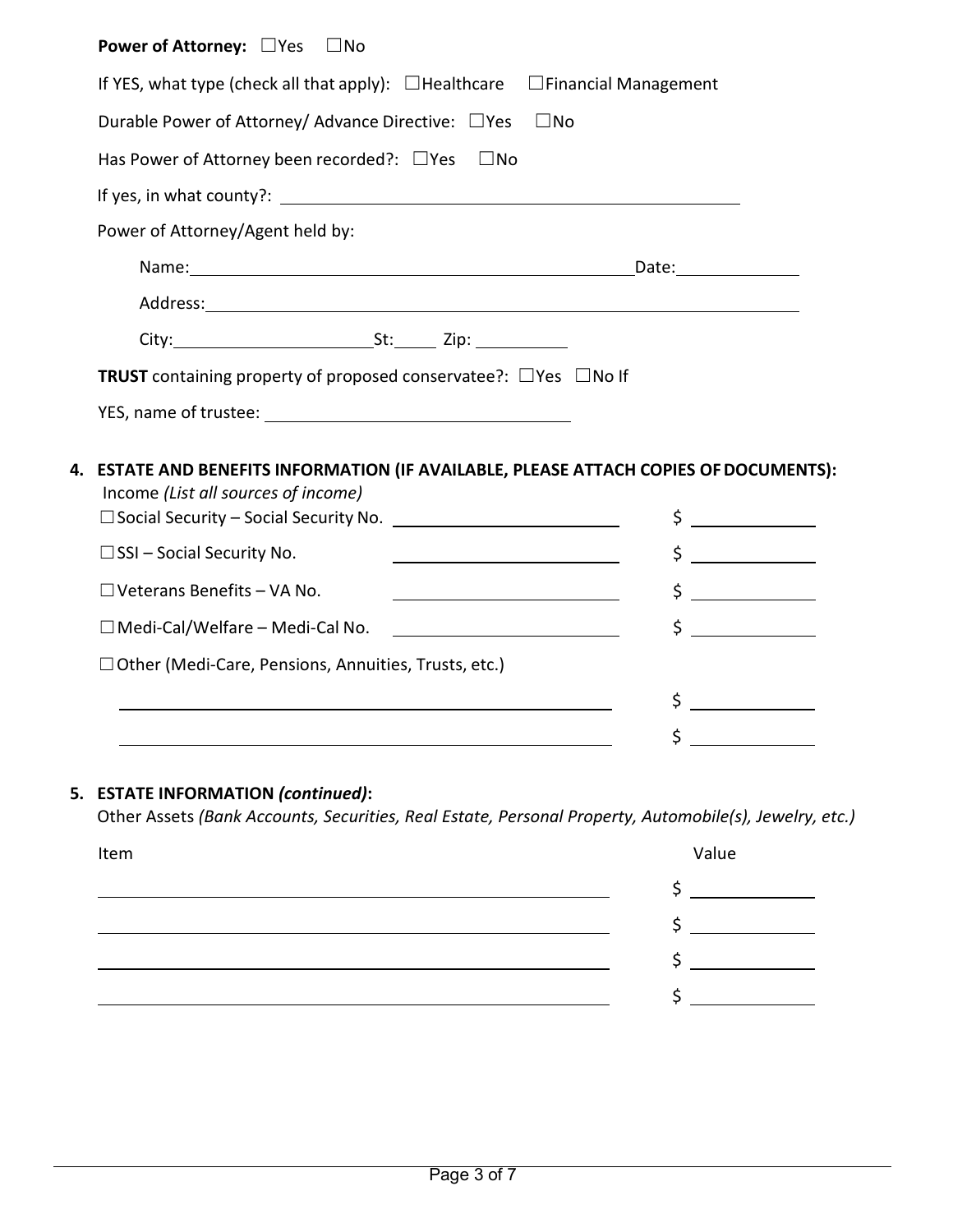**6. DESCRIBE DETAILS OF CURRENT CONCERN. INCLUDE WHAT MEASURES HAVE BEEN ATTEMPTED TO RESOLVE THE PROBLEM AND WHY THEY HAVE FAILED (complete next page if you need additional space or to further elaborate):**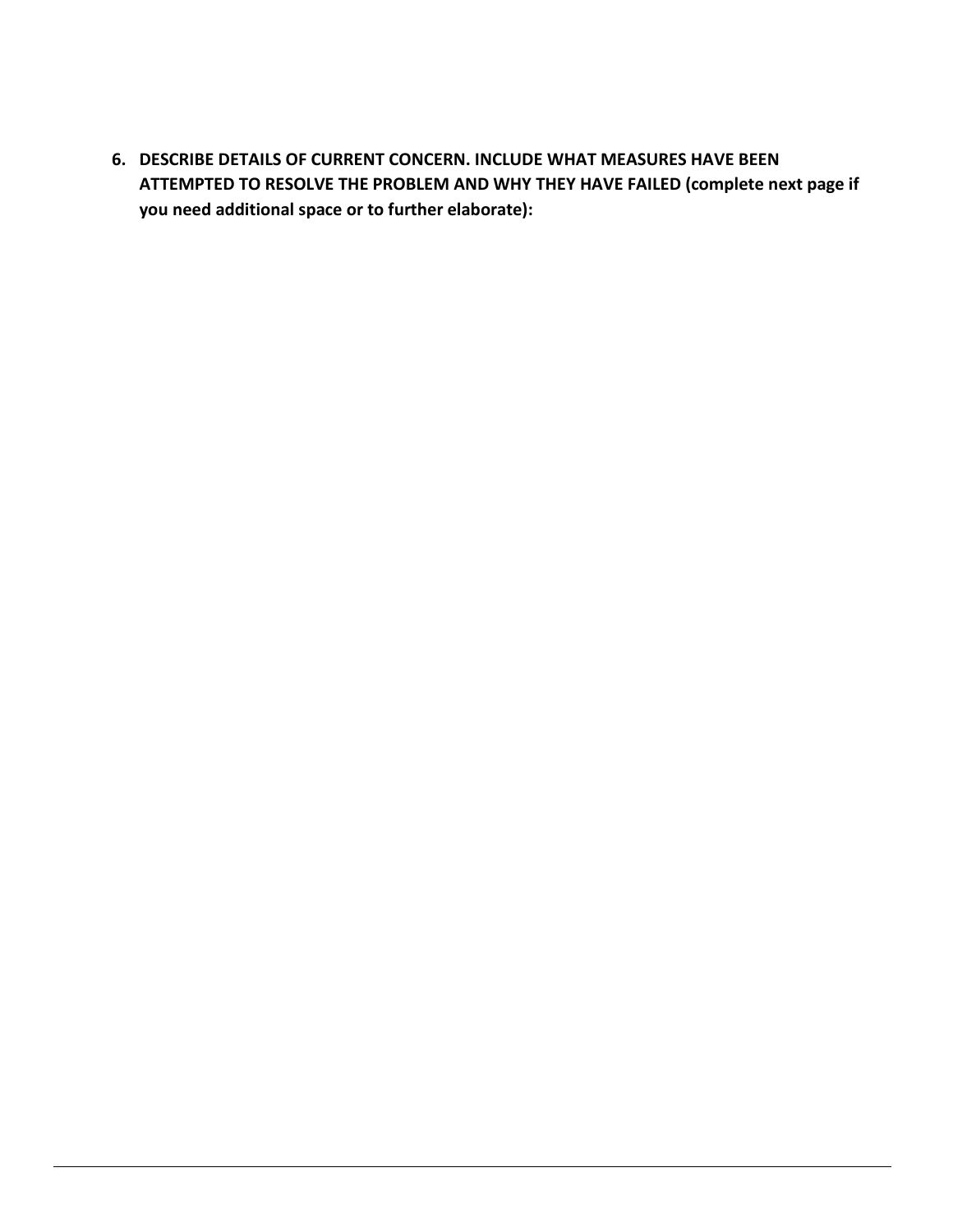*Complete where applicable*

- **7. FINANCIAL ABUSE:**
- **8. SELF NEGLECT:**

### **9. PHYSICAL ABUSE:**

**10. UNABLE TO MANAGE AFFAIRS OR MAKE DECISIONS:**

**11. MEDICAL CONDITION:**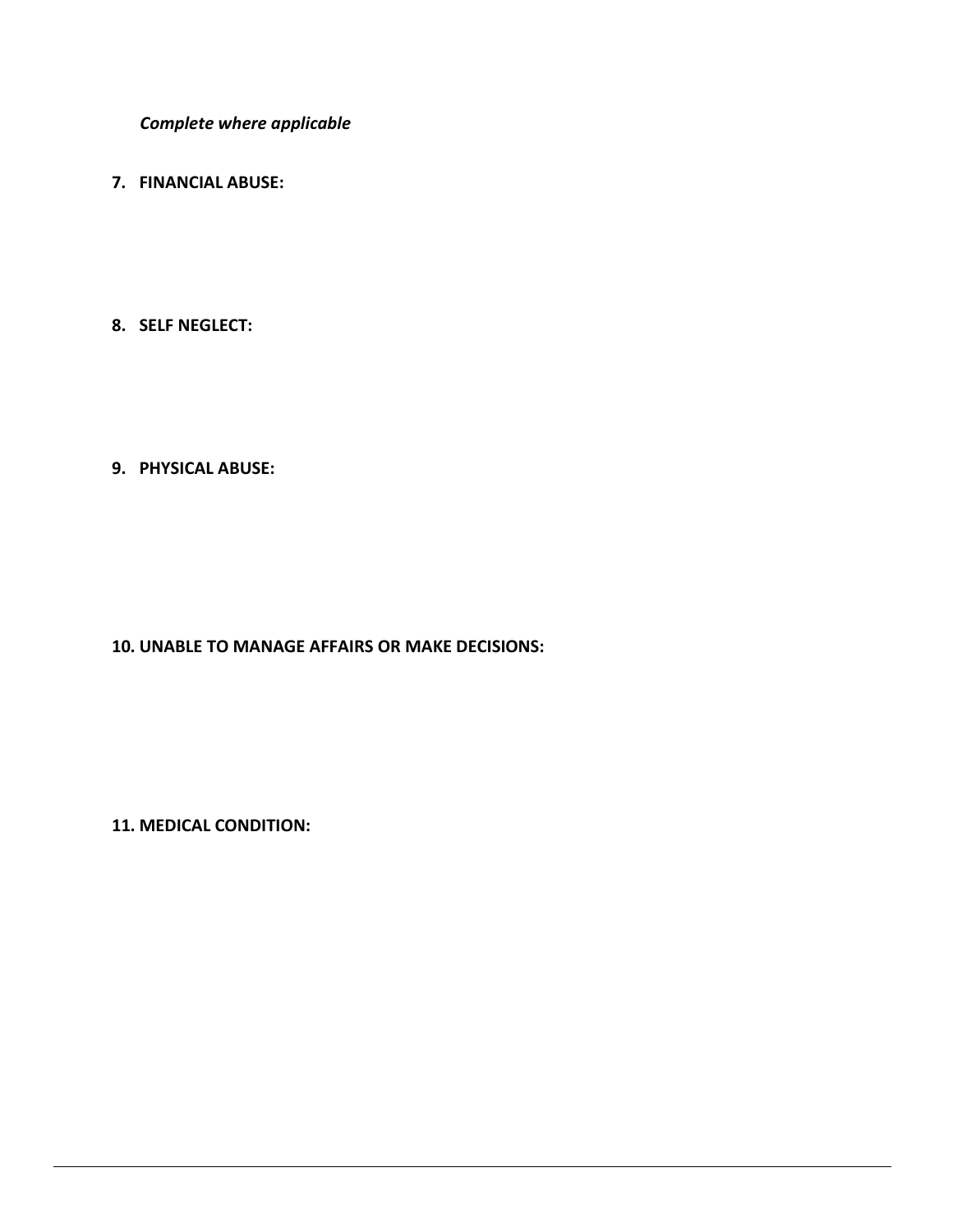### **12. DISPOSITION/BURIAL/CREMATION ARRANGEMENTS:**

|                                                 | Mortuary: Mortuary: Mortuary: Mortuary: Mortuary: Mortuary: Mortuary: Mortuary: Mortuary: Mortuary: Mortuary: Mortua |
|-------------------------------------------------|----------------------------------------------------------------------------------------------------------------------|
| Burial Trust: UYes UNo Trust Company: 1980 1991 |                                                                                                                      |
|                                                 |                                                                                                                      |
|                                                 |                                                                                                                      |
|                                                 |                                                                                                                      |
|                                                 |                                                                                                                      |
|                                                 |                                                                                                                      |

USE THE ADDITIONAL SPACE BELOW IF REQUIRED

# **ATTACH ALL DOCUMENTS PERTINENT TO THIS MATTER**